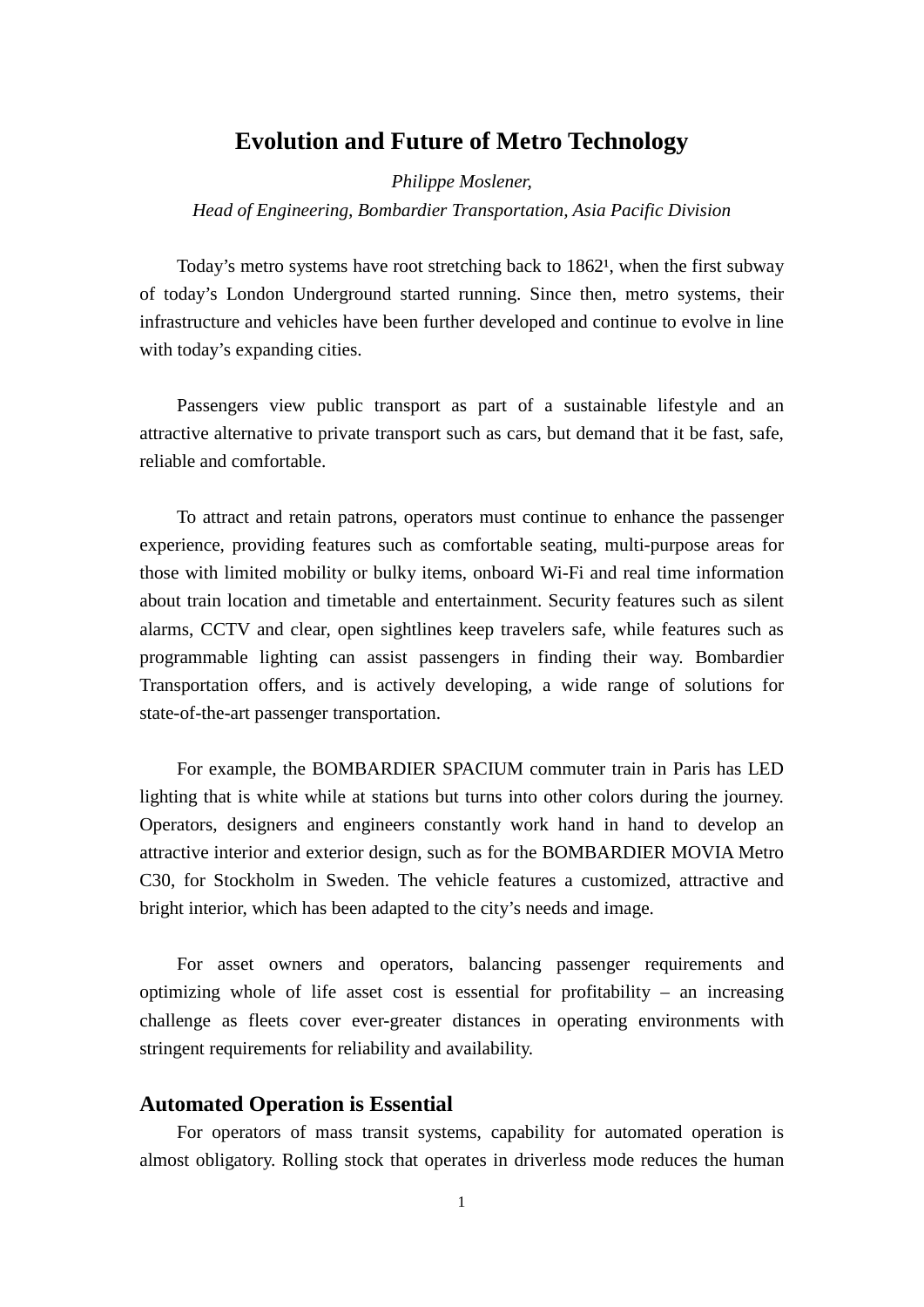capital cost of operations but-more importantly-underpins fast, frequent and reliable services and the ability to immediately respond to changing traffic demands during the day. Driverless metro applications are now proven around the world, with strong safety records over the long term.

Today's signaling and train control systems support headways as short as 60 seconds, with tight integration between rolling stock and signaling equipment. Metro de Madrid, after upgrading Line 1 to current generation BOMBARDIER CITYFLO 650 Communication-Based Train Control (CBTC) technology, increased line capacity by 40%. Similar gains were made following the upgrade of Line 6.

CBTC supports attended or unattended operation. In attended operation, it can dramatically reduce driver-initiated emergency braking, providing better service to passengers and reducing wear and tear on brake systems. The CITYFLO 650 signaling systems support 99.98% or higher reliability, as demonstrated on Tianjin Metro Lines 2 and 3, and numerous projects around the globe. Currently, 18 lines are in service with CITYFLO 650, with 11 more lines in delivery.

Radio-based CBTC also dramatically reduces the required wayside equipmentsuch as track detection units – in turn reducing capital and maintenance costs.

CBTC and integrated train-to-wayside solutions also provide real time monitoring with transmission of diagnostic data to the operations control center. Operations control centers are increasingly sophisticated, enabling automated train supervision data display to a video wall and/or operator workstations, and the ability for central control from one or more operator workstations. Real time monitoring and predictive analysis help to head of problems before they occur, supporting improved service delivery.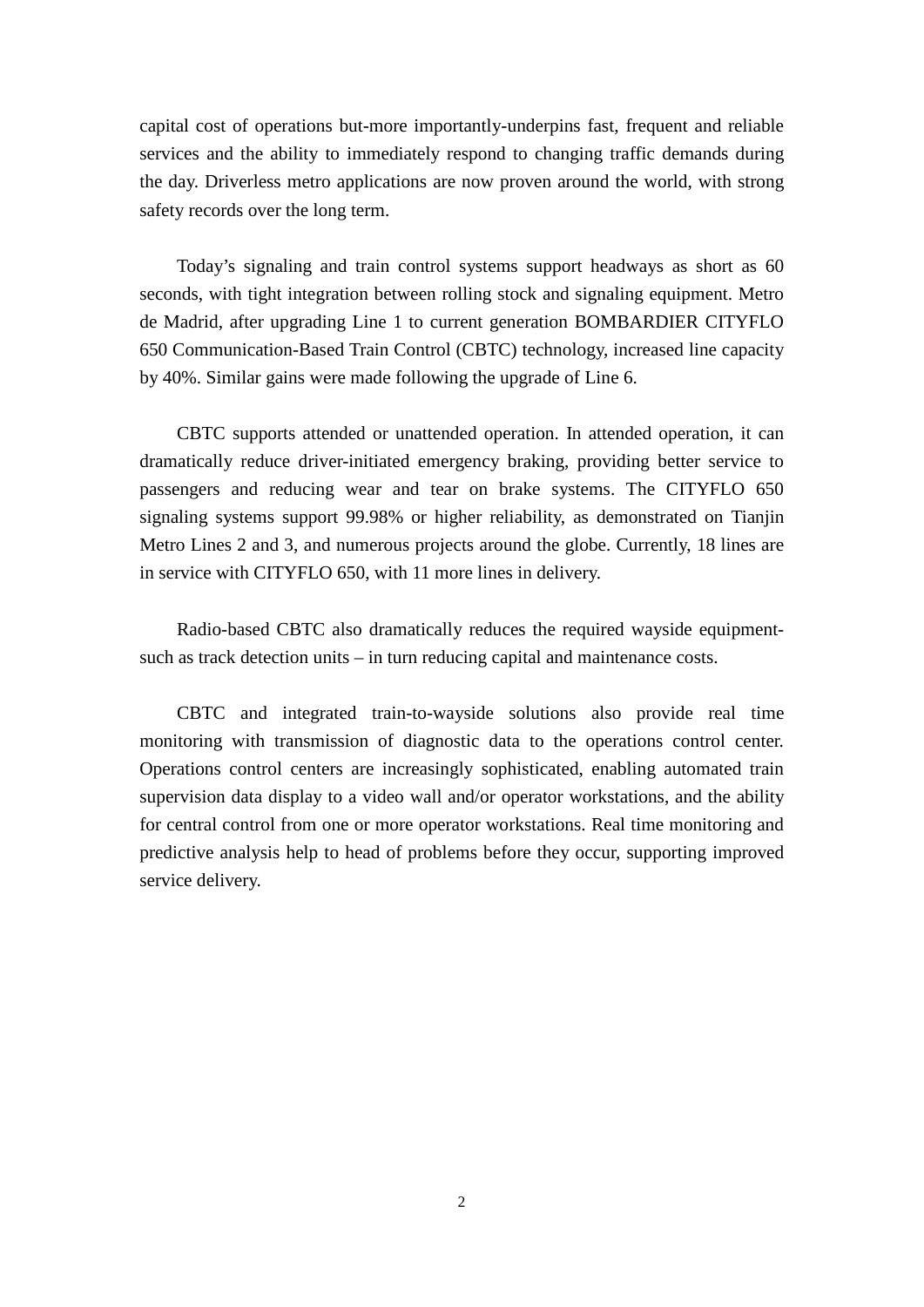

**CITYFLO 650 CBTC solution for Klang Valley MRT project, Malaysia**

### **Flexibility Across Fleet Life**

In the quest for best value, rolling stock owners and maintainers look for flexibility that supports changing requirements across a fleet's life. For example, rail cars that support internal reconfiguration to change carrying capacity allow operators to overhaul rather than replace a fleet as needs change.

Fleet life extension through refurbishment and upgrade are also a critical part of the value equation. Examples of refurbishment include replacing internal features) passenger saloon or driver's cab equipment), external livery or systems such as onboard energy storage or cap front ends. A recent example of fleet life extension is the modernization of Sao Paulo's Metro Line 1 fleet. A total of 26 six-car trains from the 1970s were completely modernized with new exterior and interior design, passenger information systems, HVAC and new energy-efficient propulsion equipment.

Robust obsolescence management also keeps fleets in service longer, with progressive change out of older systems for new.

Initiatives such as these allow asset owners and operators to benefit from the development of new technologies without the need to replace existing fleets.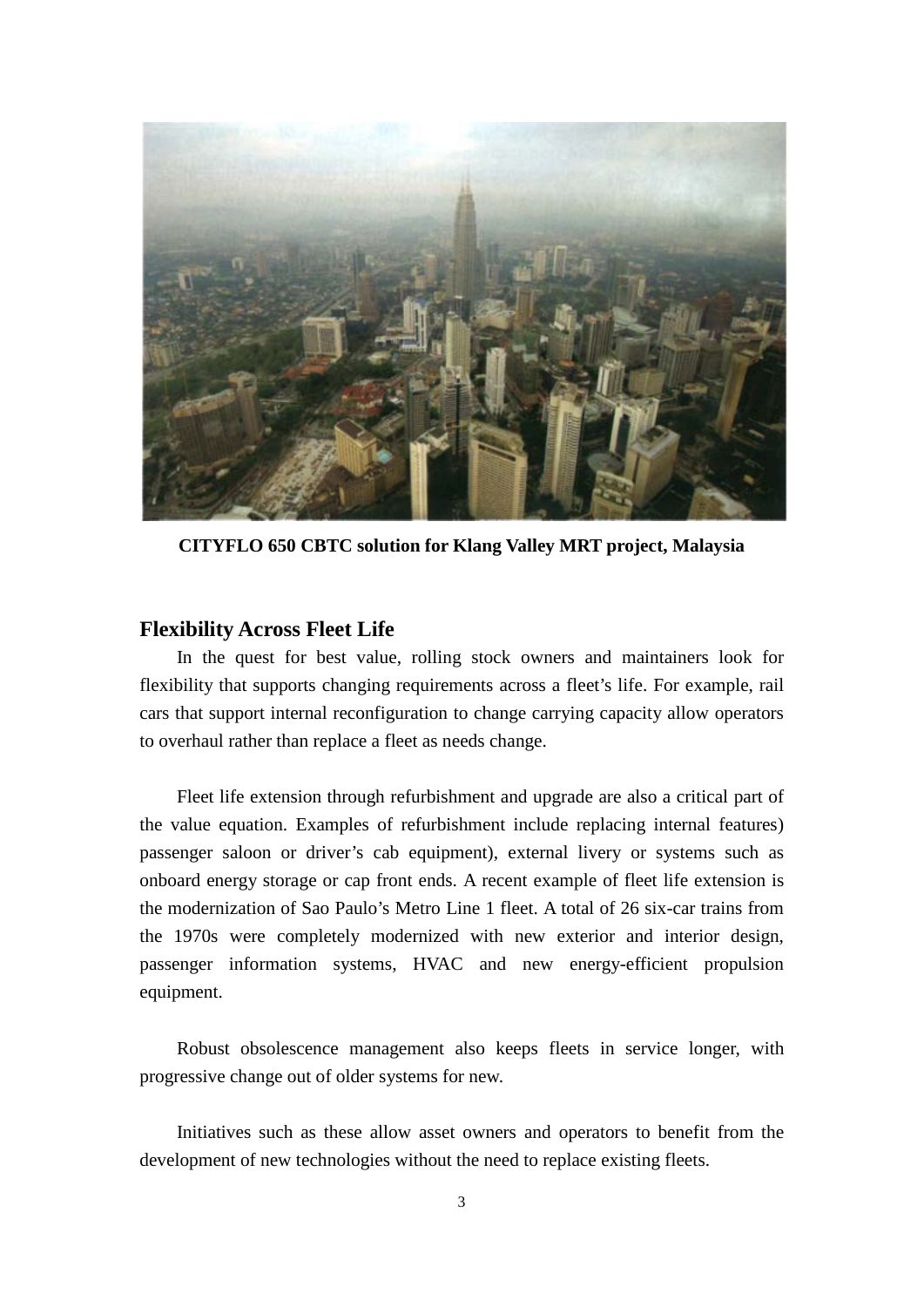## **Energy Efficiency**

This ability to take advantage of new technologies on existing fleets is critical in areas such as energy efficiency, where technologies that reduce energy use, for example by using energy generated by regenerative braking, are advancing rapidly.

Technologies that reduce energy consumption typically have a rapid return on investment from the savings in energy cost. Sophisticated energy consumption modeling provides clear comparative analysis to assist with the cost benefit calculation.

Energy consumption modeling is also an essential part of the design process, to understand and optimize vehicle energy use for the actual environment in which it will be operating. Early engagement through the procurement process with asset owners and eventual operators provides the best opportunities to have design decisions drive best overall lifecycle cost. The total lifecycle cost of rolling stock over its commercial life is typically several times the initial capital cost. This means that even small initial investments to enhance lifecycle performance deliver large return on investment over the vehicle's life.

The reduction of the energy consumption of today's state-of-the-art metro fleets can use up to 70%² less energy than 1970s metro fleets, with key contributors to fleet energy efficiency including:

- Lower weight rolling stock manufactures continually strive to lighten total vehicle weight – key components that contribute to lowering weight are today's lightweight bogies such as the BOMBARDIER FLEXX Eco inboard bearing bogie, carbodies and different subsystems
- **Higher efficiency propulsion systems, such as BOMBRDIER MITRAC** permanent magnetic motor
- State of the art traction equipment which is more energy efficient and provides better control of the train
- Design–time analysis of the customer's operating environment and infrastructure, to optimize componentry and configuration to deliver best operational performance
- Thermos– efficient HVAC and intelligent train control heating, ventilation and air conditioning systems are energy hungry, depending on local climate and operating conditions and requirements. In severe climates keeping trains powered up to keep passenger compartments warm or cool can be costly. Remote monitoring and start–up of heating or cooling systems means operators no longer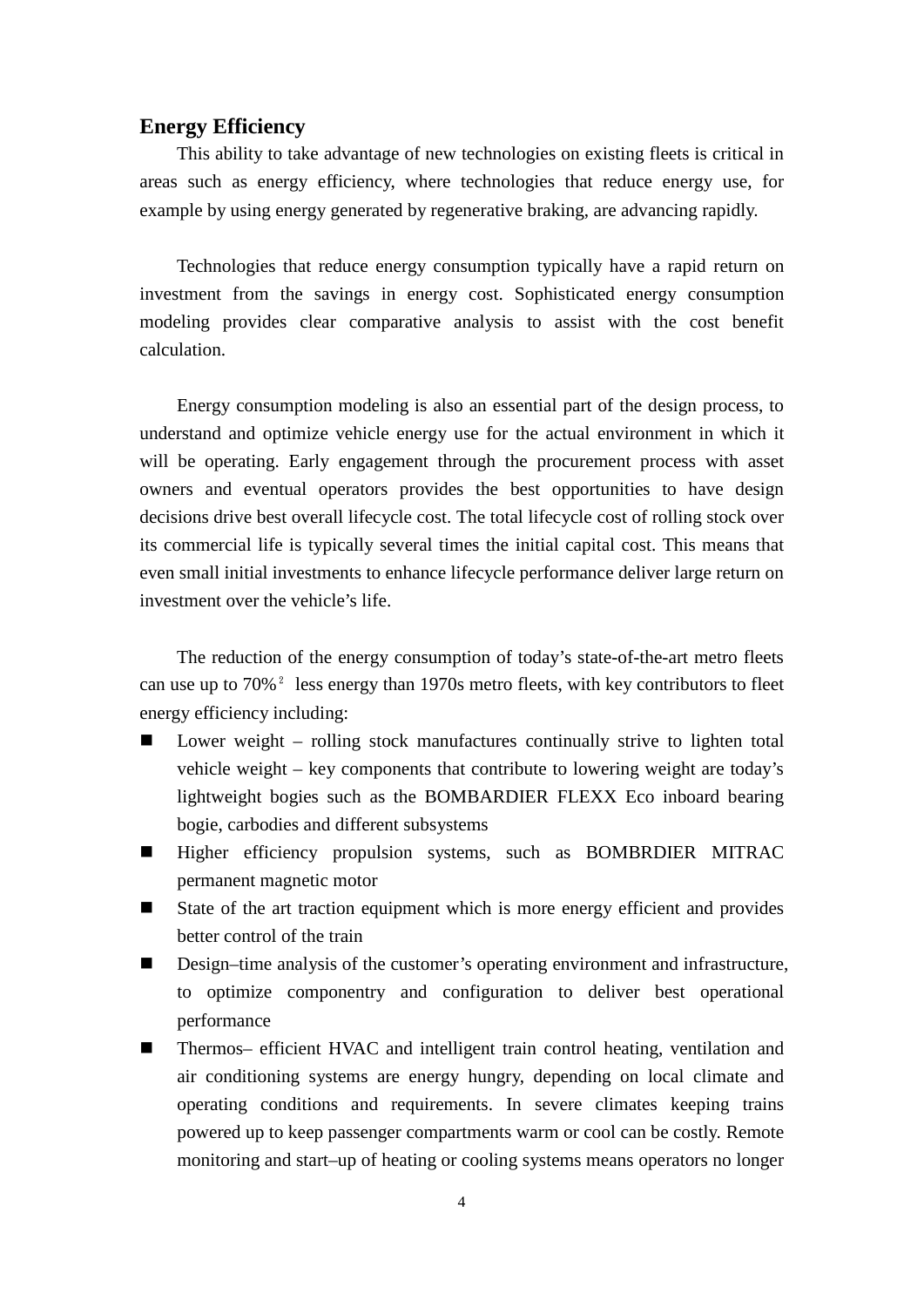need to waste energy by keeping their trains powered up continuously overnight to ensure a punctual start. Intelligent train control systems also allow remote management of non–safety related parameters such as air–conditioning set–point temperatures, meaning these can be adjusted in response to seasonal conditions.

- Aero–efficient exterior train design with more streamlined designs using innovations such as bogie skirts, can reduce aerodynamic drag and therefore reduce energy use especially for running speeds higher than 100 km/h.
- Onboard or wayside energy storage solutions such as the MITRAC Energy Saver and the EnerGStor solutions, which store and recycle braking energy.



**Fully Automated MOVIA Metro for Singapore's Downtown Line**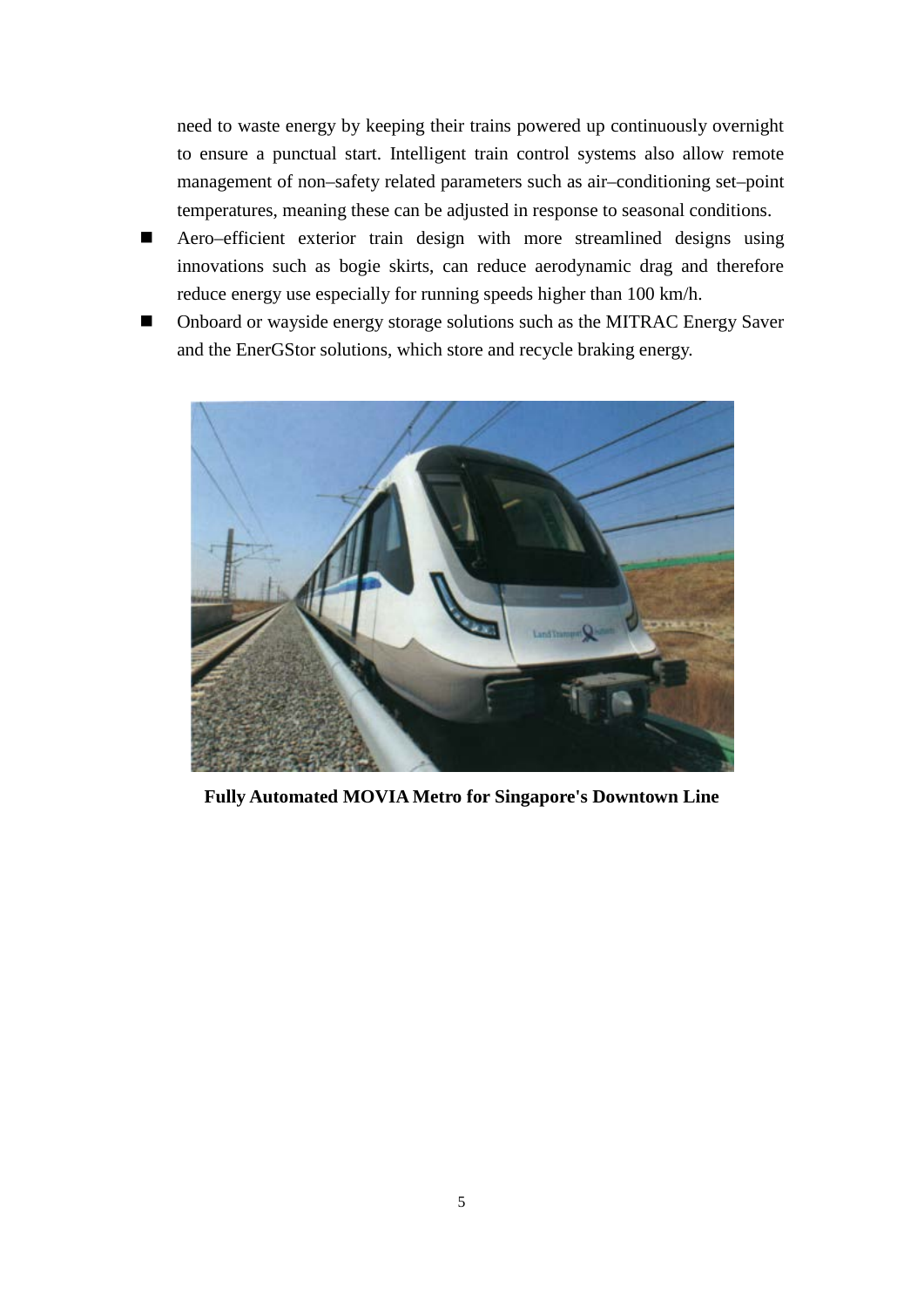

**ORBIFLO Wayside Management System**

Bombardier Transportation offers a set of eco-efficient and energy-efficient technologies which form part of the ECO4 portfolio, proven in light rail vehicles, metros, mainline and high speed trains and locomotives applications worldwide.

Today's fleets also produce significantly less waste heat, which has flow on effects including substantial energy savings in cooling enclosed operational environments including tunnels.

Rolling stock manufacturers are now producing a variety of materials that describe the energy efficiency and other environmental credentials of their vehicles. These materials typically include ISO 14040-compliant life cycle assessments and Environmental Product Declarations. In this field, Bombardier Transportation has a leading position as it has published the first Environmental Product Declaration in the railway industry in 2009 and continues to have published more EPDs than any other rolling stock supplier.

## **Maintenance Expands Across the Whole Network**

More operators globally are tendering fleet maintenance, or sometimes both operations and maintenance, to specialty providers who can deliver the high levels of reliability, maintainability, availability and safety (RAMS) required for modern fleets.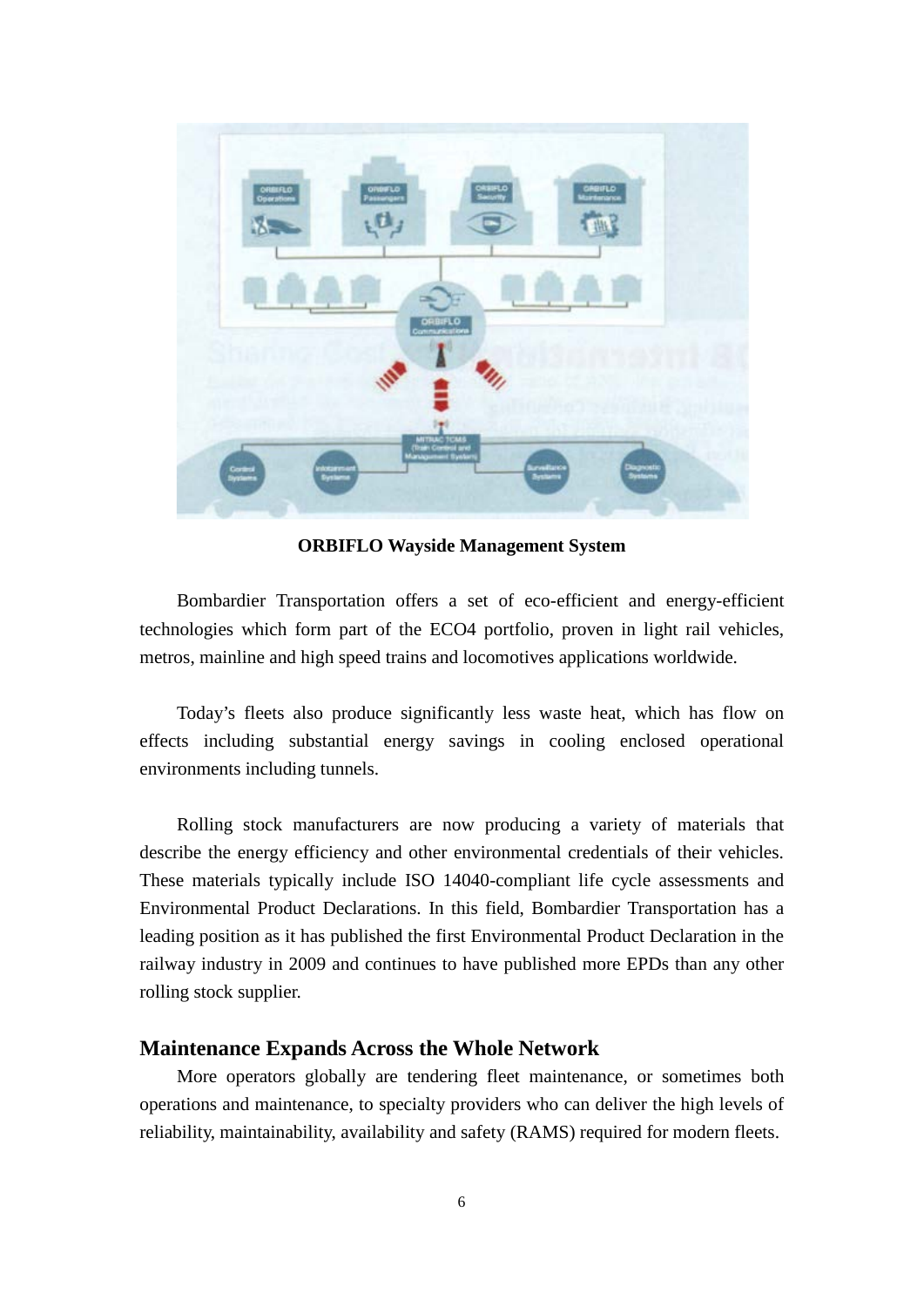

**Adelaide EMU Fleet Maintenance, Australia**

This can represent a continuum of responsibility and risk sharing. BOMBARDIER ORBITA fleet management tool offers such services and is successfully implemented in many fleets worldwide.

Maintenance today encompasses both preventative and reactive maintenance, with a strong trend towards the former which is enabled through Bombardier's ORBIFLO software. It offers health monitoring, automatic inspections, supporting operators in developing robust predictive maintenance regimes. Even reactive maintenance is reduced with intelligent onboard monitoring that provides data that allows maintainers to predict future points of failure and remediate them before they cause in-service failures.

In fact, maintenance is no longer simply about the fleet, but now spans the entire operating environment including signaling and track. This makes sense, as the infrastructure maintenance itself becomes more critical as:

- Time windows for maintenance decrease due to longer hours of operational service
- Contractual requirements for performance become more stringent, and penalties for failure higher.

Advancement in Fleet Support Services such as Wheel/Rail Optimization Studies can offer significant reductions to operators. A recent Bombardier customer applying the results of such a study achieved in-service reduction of gauge face rail wear from